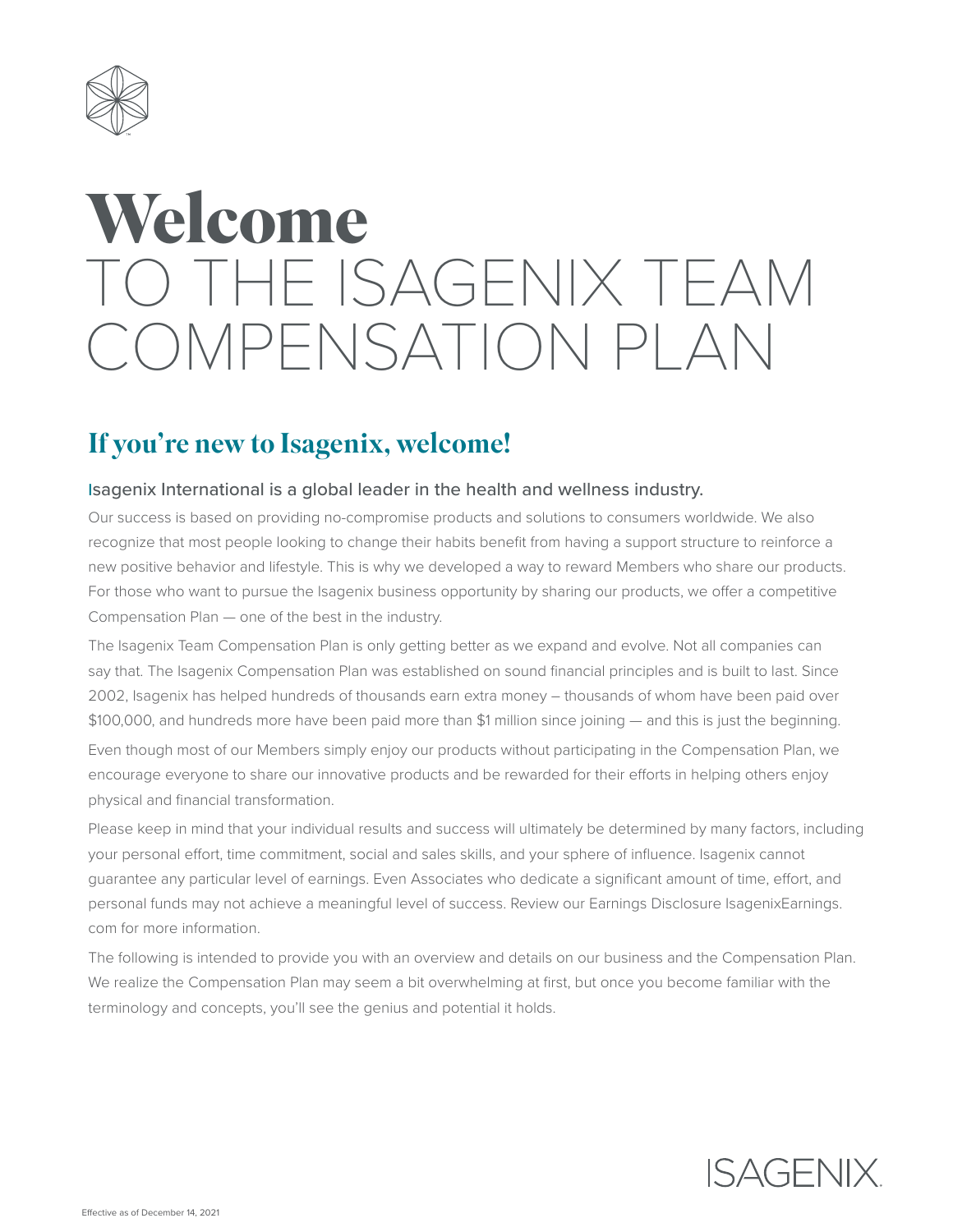# Customer First

Whether your goal is to lose weight, build muscle, improve your health, live a healthier life, or earn some extra income, we encourage everyone to start as a Customer.

An individual may purchase Isagenix products through an Isagenix Independent Associate, or they may choose to open an Isagenix Customer Membership Account and enjoy discounts of up to 15 percent off suggested retail prices. The following chart shows the options a Customer may elect upon joining Isagenix:

# New Member Discount Types

| <b>MEMBER TYPE</b>                  | <b>VALUE</b>                          | <b>WITH AUTOSHIP</b> | <b>ANNUAL</b><br><b>MEMBERSHIP</b><br>FEE: | PRICING <sup>^</sup> | <b>ELIGIBLE FOR ADDITIONAL</b><br><b>DISCOUNTS AND REWARDS</b> |  |
|-------------------------------------|---------------------------------------|----------------------|--------------------------------------------|----------------------|----------------------------------------------------------------|--|
| <b>PREFERRED</b><br><b>CUSTOMER</b> | <b>Best</b>                           | Yes                  | \$0                                        | Up to 15% off retail | Yes                                                            |  |
|                                     | <b>Better</b>                         | <b>No</b>            | \$0                                        | Up to 15% off retail | <b>No</b>                                                      |  |
| <b>RETAIL</b>                       | One time order and pay retail pricing |                      |                                            |                      |                                                                |  |

^Percent pricing discounts are approximate.

Preferred Customers do not participate in the Compensation Plan, but they may earn Product Introduction Reward coupons for referring others who purchase a qualifying system on their first order.

#### Product Introduction Rewards are coupons redeemable on Commissionable Products.



#### Additional details concerning Product Introduction Rewards may be found in your Back Office.

In addition to the Product Introduction Rewards, Customers are eligible to accumulate any personal volume over 100 PV in any 30-day period for 180 days from their join date plus business volume for their first 90 days as an encouragement to become an Associate and build an Isagenix business. To take advantage of any accumulated volume, a Customer is required to open an Associate account within the 180-day period immediately following their enrollment date. If a Customer does not become an active Associate within the first 90 days, the accumulated group volume will be held for an additional 90 days, after which time all such volume, will be removed. If a Customer becomes an Associate and has accumulated group volume they need to be active with 100 PV within 30 days of transitioning to an Associate in order to continue accumulating the volume. Refer to your online Customer account for additional details.



1 Enrolling Sponsor and organization receive full business volume when product introduction coupons are redeemed.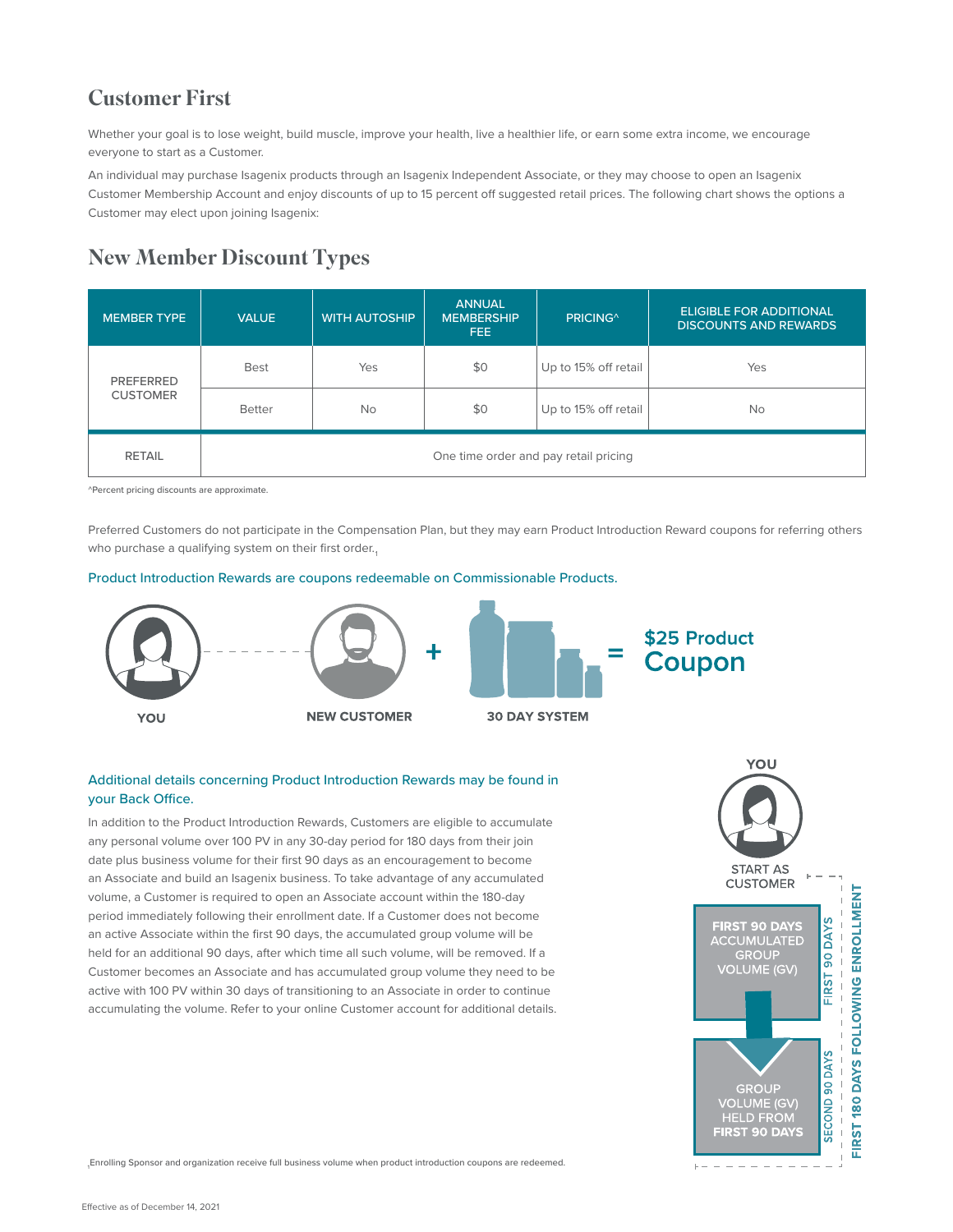# Commonly Used Terms

A list of terms and their meanings is included in the Glossary Section of this Compensation Plan (or in the Isagenix Policies and Procedures). However, a few common terms are included up front in order to help explain some basic concepts.

**BUSINESS VOLUME (BV) –** A point value assigned to each Isagenix Commissionable Product (including paks). BV is used to track and measure product sales and to calculate commissions.

For example, the following product combination would equal 184 BV:



30-DAY SYSTEM

**PERSONAL VOLUME (PV) –** The combined business volume of (1) an Associate's personal orders purchased directly from Isagenix (whether personally consumed or resold to Retail Customers) and (2) orders purchased by the Associate's Retail Direct Customers (ordering through the Associate's personal website).

**GROUP VOLUME (GV) –** The total business volume that accumulates in an Associate's marketing organization.

**PAID-AS RANK -** The rank that an Associate qualifies for on a given day based on the Associate's PV and/or his or her Personally Enrolled Team Members' BV, his or her rank, and the number of Personally Enrolled Team Members.

Membership account with Isagenix — as a Customer or Associate, they are considered your "Personally Enrolled" Member, and they are assigned a place on your Team Placement Tree — on either your Left Sales Team or your Right Sales Team.

**ACTIVE STATUS –** Your active status is assigned each day based on whether you have met the qualification requirements in the immediately preceding 30-day period. To receive compensation other than retail profits and Product Introduction Bonuses, you must remain active.

To be considered active as an Associate, on a given date, you must personally generate a minimum of 100 PV in the prior 30 days. This can be accomplished by purchasing products (for personal consumption or for resale to Retail Customers) or by sales to Retail Direct Customers via your Isagenix personal website.

**TEAM PLACEMENT TREE -** The organization structure that is used by Isagenix to track enrollments and purchase activity of all Customers and Associates for the purposes of collecting and



paying bonuses and commissions. The Placement Tree is also used in determining qualification for rank within the Isagenix Team Compensation Plan.



**PERSONALLY ENROLLED -** When you help someone open a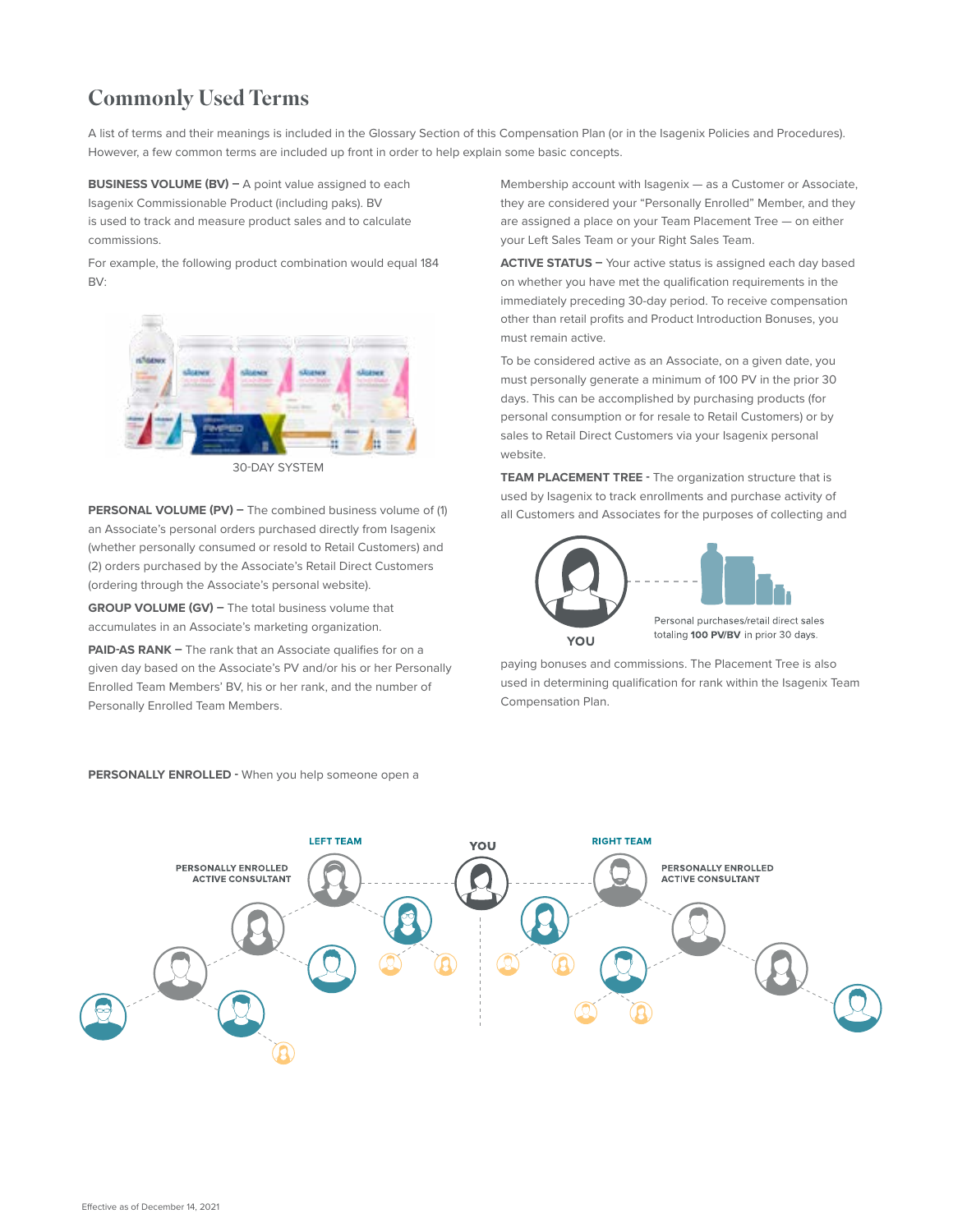# Compensation Plan Overview

#### **Overview**

The Isagenix Team Compensation Plan encourages people to work together to accomplish financial goals. Upon enrollment, new Customers and Associates are assigned to a unique place in their Enrolling Sponsor's marketing organization, which is composed of two Sales Teams or "legs," one on the right side ("Right Sales Team") and one on the left side ("Left Sales Team"). An Associate's compensation is primarily derived from product purchases by those in his or her marketing organization. As an Associate's marketing organization grows, more product sales are made, and as more product sales are made, more money can be earned.

#### Ranks

**There are five ranks that an Isagenix Associate can achieve:** 

- Associate.
- Consultant.
- Manager.
- Director.
- *<u>Executive</u>*

Each rank comes with certain benefits and privileges.

#### Ways to Earn

**Isagenix offers Associates several ways to earn money:**

- Retail Profits.
- Retail Direct Profits.
- Product Introduction Bonuses.
- Team Bonuses known as Cycles.
- Executive Matching Team Bonuses.
- Special incentives and promotions.

**RETAIL PROFITS –** Associates can order products directly from Isagenix at discounted prices and resell the products in person to their Retail Customers. The difference between the Associate's costs of goods sold and the selling price is referred to as the Associate's retail profits. (Note that business volume from any products you order for retail sales is treated as personal volume.)

**RETAIL DIRECT PROFITS –** Associates can also refer or direct (Retail Direct Customers) to order products directly from Isagenix through the Associate's personal website and earn retail direct profits. Retail direct profits are paid weekly and are calculated by subtracting the wholesale price and an administration fee. (The business volume from any retail direct sales is treated as personal volume. Any volume in excess of 100 PV — excess volume — will be credited to the Minor Volume Sales Team, generating additional Team business volume.)

**PRODUCT INTRODUCTION BONUSES (PIBS) - Earned by** sharing qualified paks or systems with a new Member on their initial order, these bonuses vary depending on the product pak or system purchased. From time to time, Isagenix may run promotions that could even double the PIB value!

**TEAM BONUSES –** Team Bonuses are the foundation of the Compensation Plan. Paid-As Consultants and above are eligible to earn Team Bonuses through product sales in their Sales Team. When an Associate accumulates at least 900 BV in group volume (GV), at least 300 BV comes from one side of the sales team (the



Minor Volume Sales Team), and 600 BV comes from the other side (Major Volume Sales Team), the Associate earns a Team Bonus, also referred to as a Cycle. An Associate can earn multiple Cycles every day and up to 250 Cycles per week.

**EXECUTIVE MATCHING TEAM BONUSES –** Active Paid-As Executives are eligible to receive a 10 percent Matching Team Bonus on the weekly Team Bonuses of all Personally Enrolled Associates at Paid-As Consultant rank and above. The Matching Team Bonus is calculated daily and paid weekly. Paid-As Executives may earn up to a maximum of 25 matching team Cycles from any one Personally Enrolled Consultant and a maximum of 250 Executive Matching Team Bonuses per commission week.

**INCENTIVES AND PROMOTIONS –** Isagenix may offer additional incentives and promotions from time to time

to encourage and reward those who share Isagenix products with others. Some of our more popular

incentives and promotions include the IsaBody Challenge®, IsaDerby™ contests, Rank Advancement Bonuses, and Leadership Pools.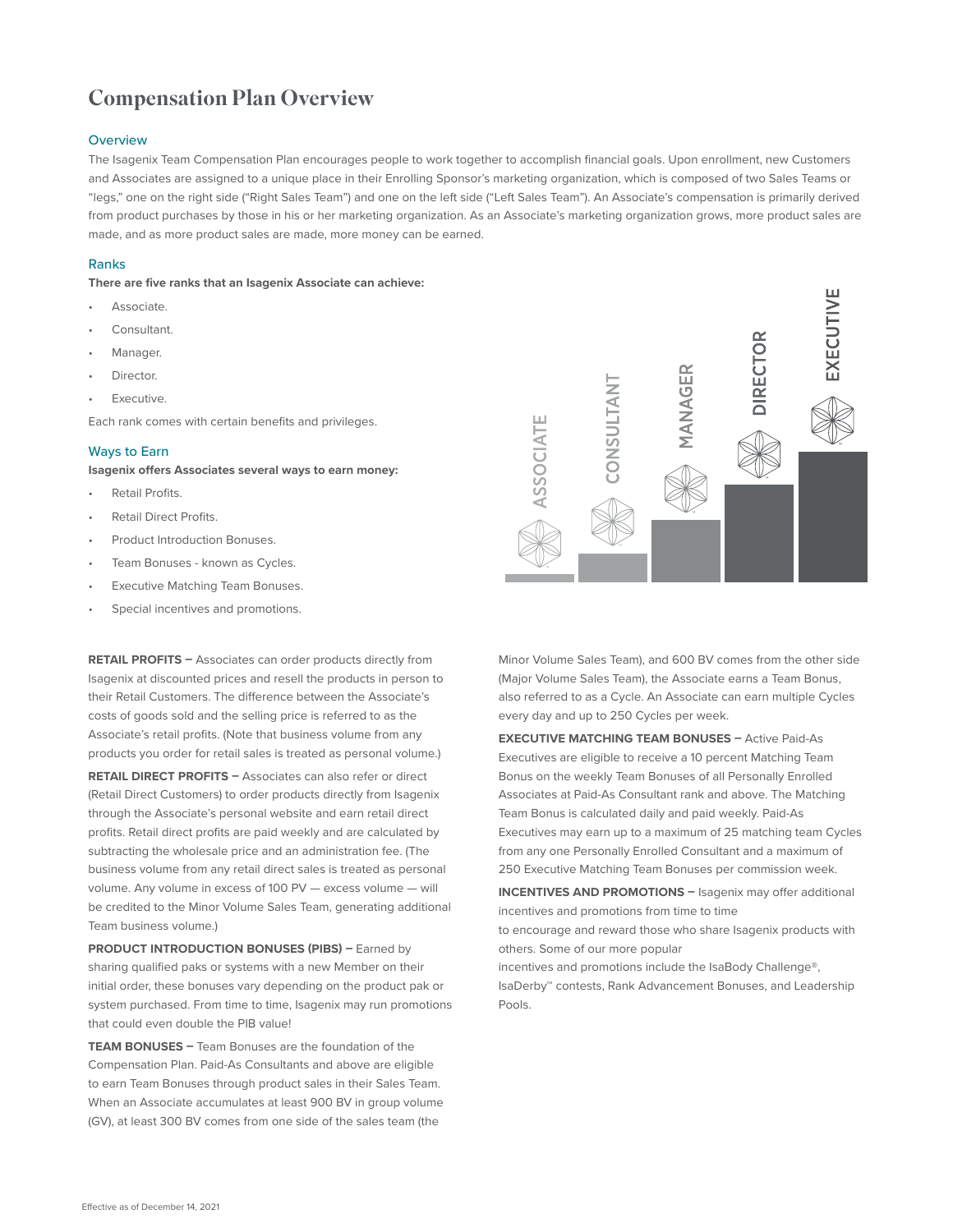#### How Compensation Is Paid

When you earn a commission or bonus, Isagenix will electronically deposit the pay directly into your bank account. The commissions week runs Monday – Sunday. Isagenix pays weekly, every Monday—one week in arrears. Note: Any Associate earning compensation of less than US \$10 will have payment held until compensation totals are US \$10 or more. See Isagenix Independent Associate Agreement for additional terms and conditions.

## Rank Qualifications And Benefits

#### Associate - Step 1

Any person who desires to participate in the Compensation Plan can apply to become an Isagenix Independent Associate by completing the Associate application process. This is Step 1 in the Compensation Plan. To apply, simply log in to your Customer account – where you go to place your orders - and follow the steps provided. Or contact your Enrolling Sponsor to get you started. If you are not a Customer, contact an Isagenix Independent Associate for help in establishing an Associate account.

Associates enjoy the same pricing options as Customers and receive a personal website where their own Retail Direct Customers can purchase products. Associates also have access to special promotions, training, and support materials. Associates are eligible to earn retail profits, retail direct profits, and Product Introduction Bonuses. They are also eligible to accumulate group volume; however, no Team Bonus Cycles will generate until an Associate qualifies for Paid-As Consultant status or higher.

#### Consultant - Step 2

When you're actively sharing products through the You Share, They Share, Repeat™ system, you can move to Step 2, Consultant. Become a Consultant by accumulating 100 PV and maintaining a minimum of 100 BV from Personally Enrolled Members on each of your Left and Right Sales Teams within the prior 30 days, as illustrated below:

As a promotional incentive once you qualify as a Consultant, Isagenix rewards you with a US\$50/CA\$55 Rank Advancement Bonus.\*\* You can also earn US\$100/CA\$111 on each Personally Enrolled Associate (for up to 20 Personally Enrolled Associates) you help advance to Consultant. In addition to the ways you can earn money as an Associate, Consultants unlock another way to earn. This is where your Team Bonuses (or Cycles) come in!



**ORDERS IN PRIOR 30 DAYS** 

\*Personal volume (PV) can be accumulated from personal purchases (for personal use or retail sales) and/or retail direct sales.

\*\*Rank Advancement Bonuses are a promotional incentives that are available at the time of publication; they are not considered a direct component of the Compensation Plan and may be changed, modified, or discontinued by Isagenix at any time.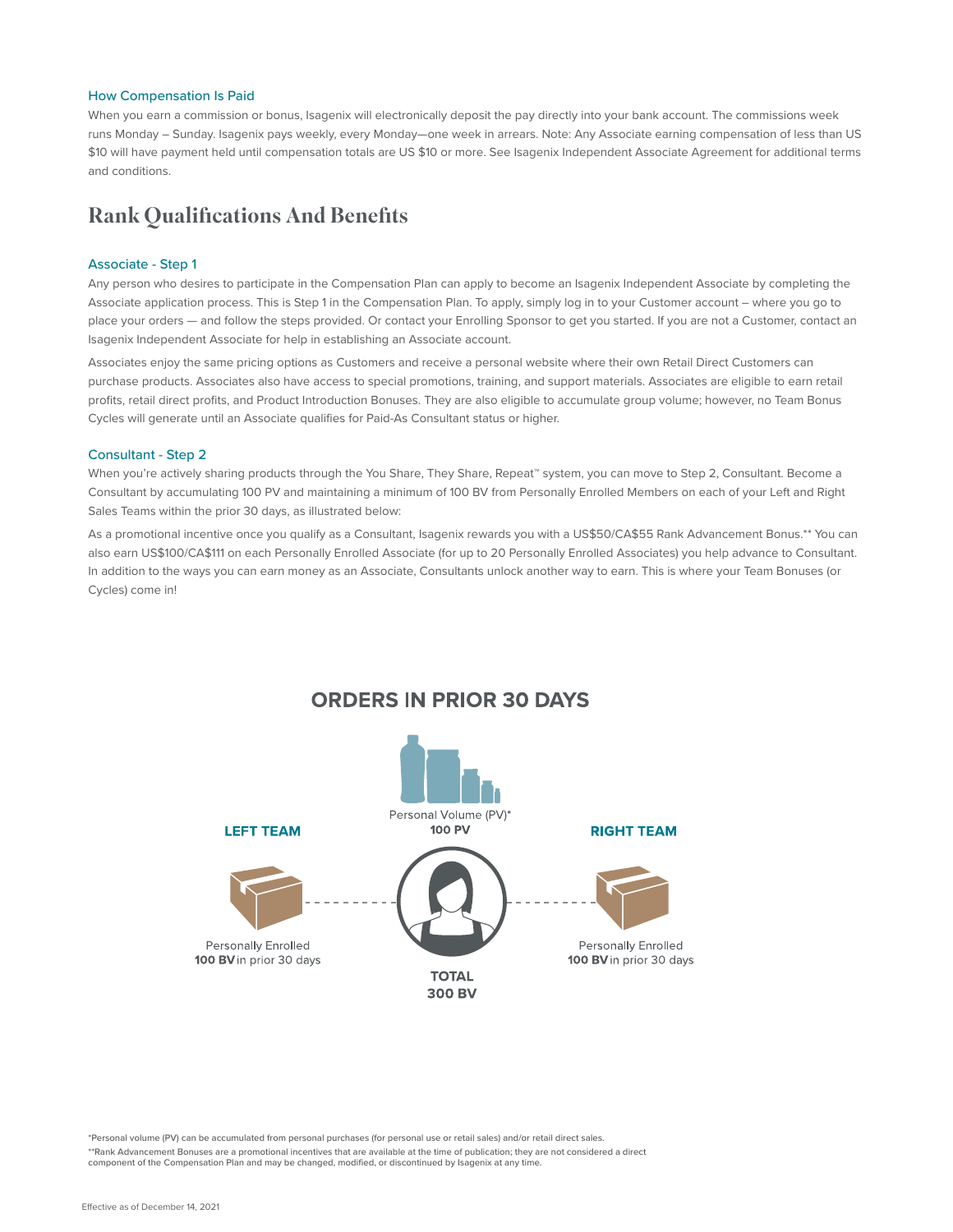#### What Does a Team Bonus (Cycle) Look Like?

Visualize your organization with a bank account below each of your Left and Right Sales Teams. As sales occur anywhere in your marketing organization, whether you personally enrolled those people or not, BV accumulates in each of these bank accounts. Every time you, as a Paid-As Consultant, accumulate a total of at least 600 BV on one side and 300 BV on the other side, you earn one Cycle, which equates to about US\$54/CA\$60.



As an example of how it works, let's say you've accumulated 1,000 BV on your Left Sales Team and 250 BV on your Right Sales Team, and a new order of 100 BV comes in from your Right Sales Team, so now you have 350 BV on the right. Because you accumulated at least 600 BV on your left and at least 300 BV on your right, a Cycle occurs.

Once this happens, the 600 BV and 300 BV are deducted, leaving you with something we call "holdover volume" of 400 BV on the left and 50 BV on the right:



This holdover volume will continue to accumulate as long as you remain an active Paid-As Consultant or until you experience a MegaCycle (explained below). Associates can also accumulate business volume by staying active, but they aren't eligible to earn Team Bonus Cycles until they become a Consultant.

Cycles are calculated daily and paid weekly, and because you accumulate sales on your entire marketing organization no matter how deep it may grow, you could earn multiple Cycles a day, up to 250 times per commission week.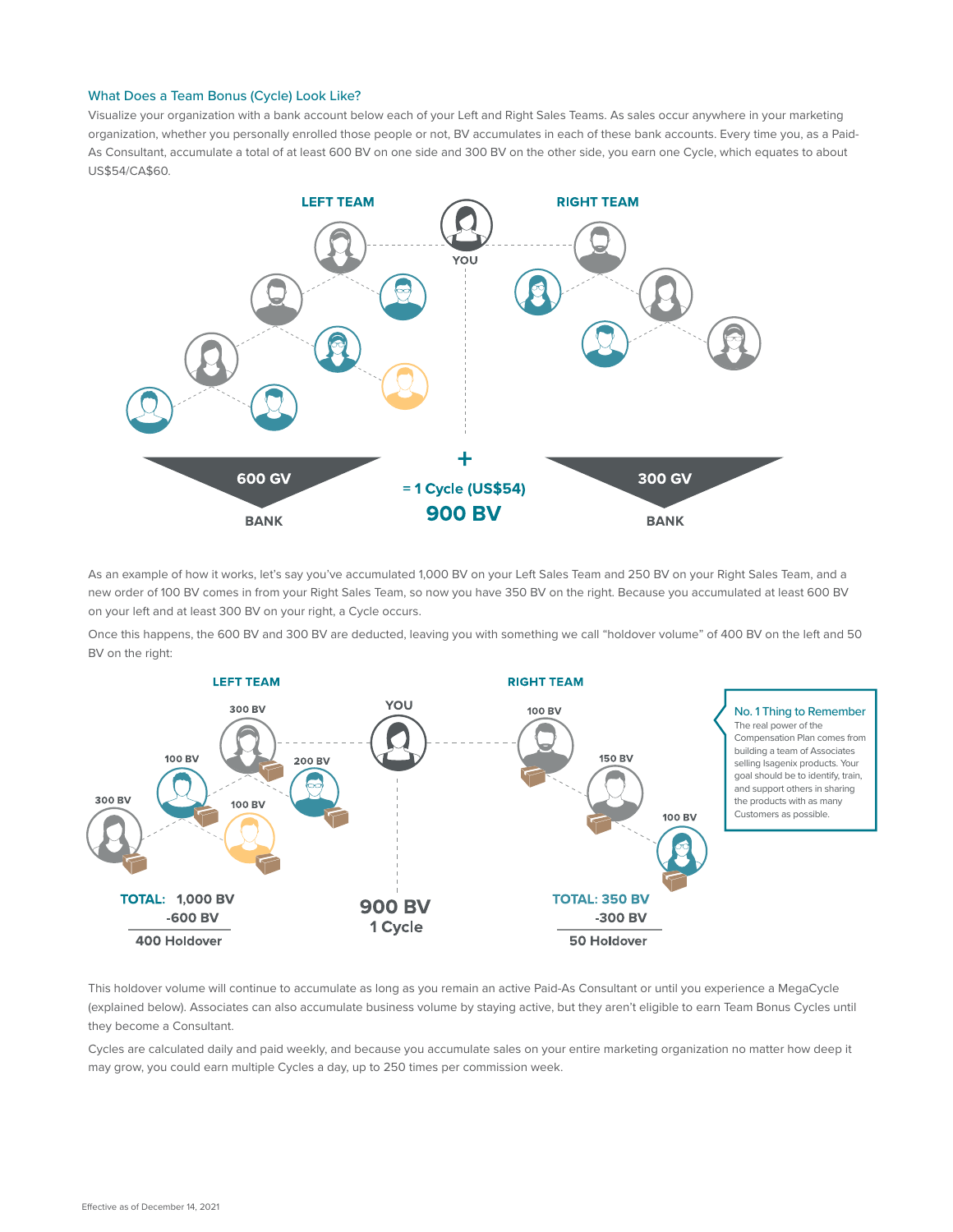#### Manager – Step 3

You can qualify for Manager by being a Paid-As Consultant with at least two Personally Enrolled Associates who are Paid-As Consultants at the same time within the prior 30 days. It comes down to you sharing the products (You Share) with others who end up doing the same (They Share). (If you become a Manager within 60 days of becoming an Associate, you can become a Crystal Manager and earn a US\$250/CA\$277 Crystal Manager promotional bonus.\*)



#### Director – Step 4

You can qualify for Director by being a Paid-As Consultant with at least six Personally Enrolled Associates who are Paid-As Consultants at the same time within the prior 30 days. (Isagenix offers a promotion that pays a US\$750/CA\$832 Crystal Director bonus when you have six Personally Enrolled Consultants on your team within 120 days.\*) In addition to the benefits and earnings options available to Managers, Directors and Crystal Directors are eligible for the Director Pool promotion. More information on this promotion can be found in your Back Office.



#### Executive – Step 5

After Director, your next step is to become an Executive. Qualify for Executive by being active with at least 10 Personally Enrolled Associates who are Paid-As Consultants (at least five on each of your Left and Right Sales Teams) at the same time within the prior 30 days. (If you achieve this level within 180 days of becoming an Associate, you earn a promotional US\$1,000/CA\$1,110 bonus and the rank of Crystal Executive.\*) Isagenix has special Leadership Pools at the Executive level for even more earnings. When you achieve Executive, you unlock a new way to earn with Executive Team Matching Bonuses and re-entries (see below), in addition to all the benefits and earning options available to Directors.



\*Crystal bonuses are a promotional incentive that are available at the time of publication; they are not considered a direct component of the Compensation Plan and may be changed, modified, or discontinued by Isagenix at any time. Time calculations begin on the date you enroll as an Associate.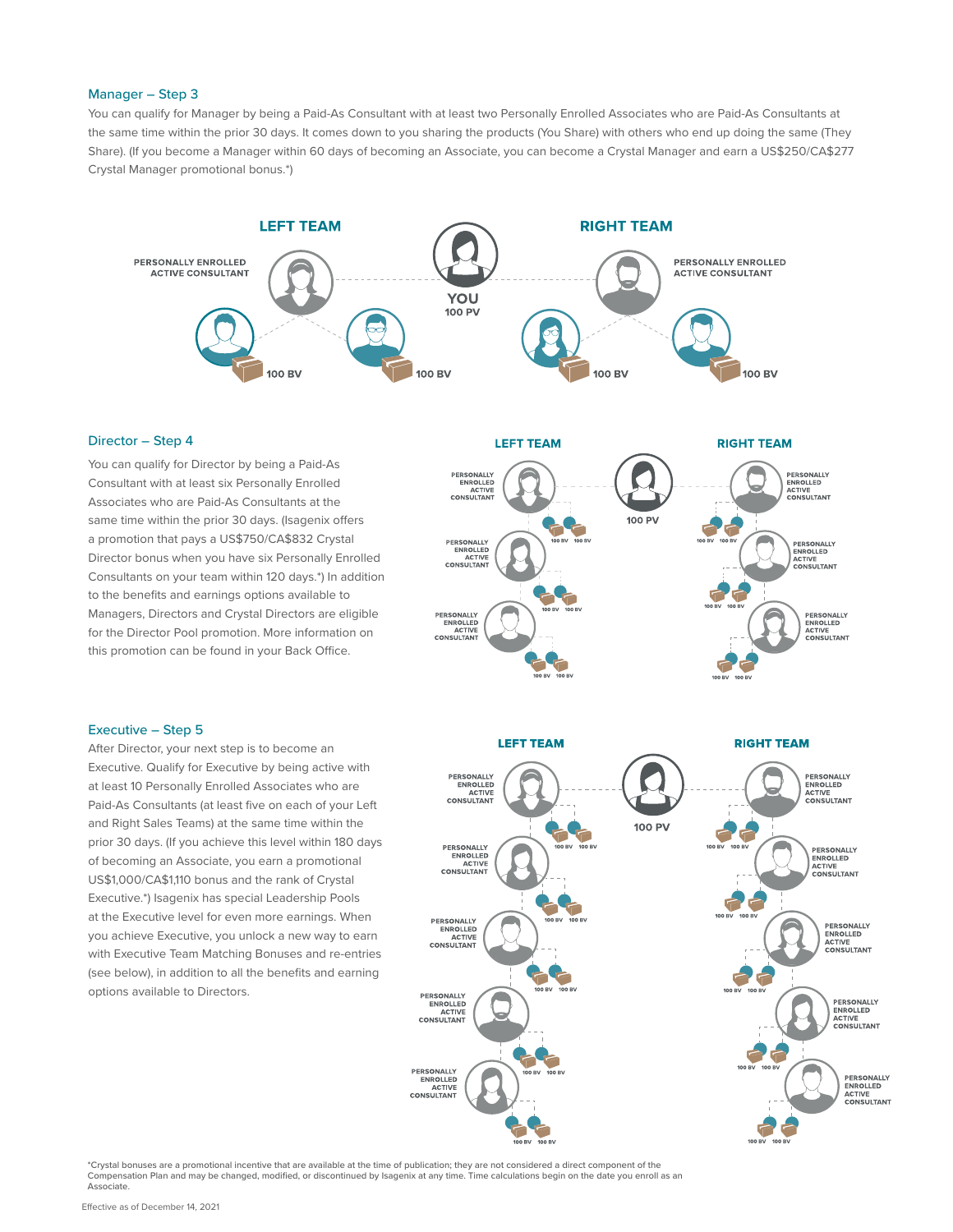#### 10% Matching Team Bonus

Once you are qualified as an Executive, you are recognized as a leader with Isagenix. In addition to all other benefits, Paid-As Executives are entitled to a 10 percent Matching Team Bonus on their Personally Enrolled Paid-As Consultants and above. This means you could earn up to 500 Cycles per Business Center per Commission Week – 250 Team Bonus Cycles plus up to 250 in Matching Team Bonuses. (No more than 25 Matching Team Bonus Cycles per commission week per Personally Enrolled Consultant and above.)

**EXAMPLE -** If one of your Personally Enrolled Consultants earns 100 Cycles in one commission week, you, as a Paid-As Executive, could

earn 10 more Cycles (10 percent of the PEC's 100 Cycles) that week. Assuming each Cycle is worth US\$54/CA\$60, that's an extra US\$540/CA\$600 in Matching Team Bonuses for that week alone!

#### Re-Entries

Paid-as Executives for three consecutive months, whose team has

Just breathe. You got this! If this seems overwhelming right now, that's completely OK! We don't expect you to become an expert overnight. That's why we provide additional tools at IsagenixBusiness.com and further in-depth training at events!

produced an average of 225 cycles within thirteen weeks, may apply for a re-entry position. The first re-entry position would be located immediately above the Executive's existing Position (Primary Position). (Subsequent re-entry positions would be located immediately above the most recent re-entry position, which in turn would become the Primary Position.) If the re-entry position is approved, the Primary Position becomes one side of the Executive's Sales Team (i.e., Major Volume Sales Team). This means an Executive can leverage the volume from the Primary Position as one leg of the new re-entry position. The qualifications for advancement of any new re-entry position are the same as for any other new Position. Re-Entry provides a way to continue to grow, build, and even benefit from all of the growth milestones, promotions, and incentives. (For more information, refer to the Request for Re-Entry Position form and The Platinum Handbook.)

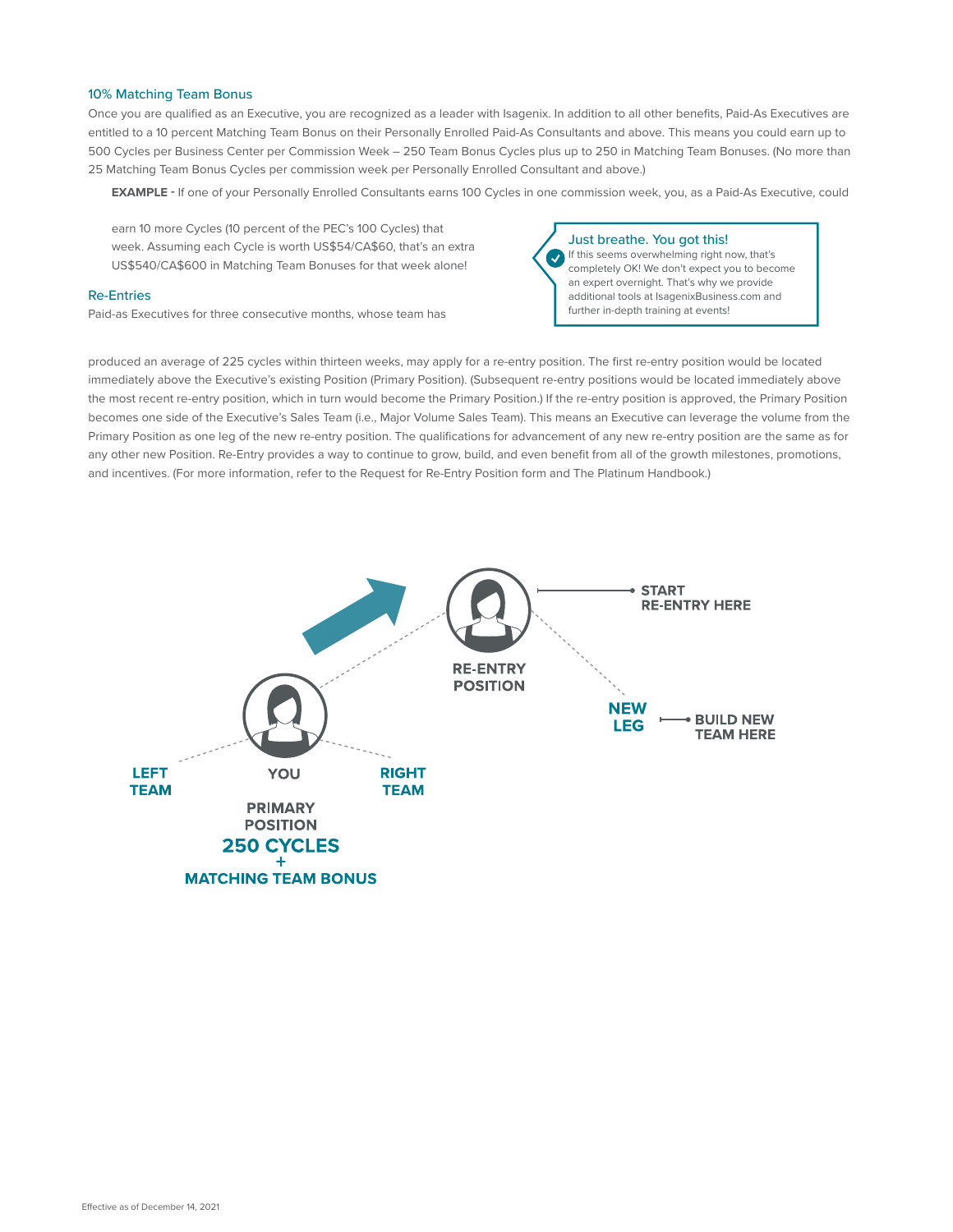#### Platinum - Step 6

Another perk of becoming an Executive who qualifies for a re-entry position is that you are awarded the recognition rank we call Platinum. Platinum is the top recognition rank! Platinum status comes with additional perks and benefits outside of the Compensation Plan!

#### Special Incentives and Promotions

The final way to earn income with us is through our many incentives and promotions.

The IsaBody Challenge® rewards participants with free product and swag for transforming their bodies and lives. And Isagenix has various other promotions that include special trips, travel, awards, cash bonuses, Isagenix-branded gear, and more. Visit your Back Office in the Contest & Promotions tab or IsagenixBusiness.com to see all the incentives and promotions Isagenix is currently offering.

## Recognition Programs

Isagenix believes in recognizing Associates and leaders for their achievements. As you advance in rank, you are awarded a pin to commemorate each of your achievements and milestones.

#### Once qualified as a Consultant, you can qualify for additional recognition through our Silver Circle program.

| <b>HERE'S HOW IT WORKS:</b> | <b>1-STAR SILVER CIRCLE</b> | 10-19 CYCLES                                                                                                                                                                                            |
|-----------------------------|-----------------------------|---------------------------------------------------------------------------------------------------------------------------------------------------------------------------------------------------------|
|                             |                             | 20-39 CYCLES<br>40-59 CYCLES                                                                                                                                                                            |
|                             | <b>4-STAR SILVER CIRCLE</b> | 60-99 CYCLES                                                                                                                                                                                            |
|                             | <b>5-STAR SILVER CIRCLE</b> | 100-149 CYCLES                                                                                                                                                                                          |
|                             | <b>6-STAR SILVER CIRCLE</b> | 150-199 CYCLES<br>200-249 CYCLES                                                                                                                                                                        |
|                             | <b>8-STAR SILVER CIRCLE</b> | 250 CYCLES                                                                                                                                                                                              |
|                             |                             |                                                                                                                                                                                                         |
|                             |                             |                                                                                                                                                                                                         |
|                             |                             |                                                                                                                                                                                                         |
| <b>HERE'S HOW IT WORKS:</b> | 1-STAR GOLDEN CIRCLE        | 10-19 CYCLES                                                                                                                                                                                            |
|                             |                             | 20-39 CYCLES<br>40-59 CYCLES                                                                                                                                                                            |
|                             | 4-STAR GOLDEN CIRCLE        | 60-99 CYCLES                                                                                                                                                                                            |
|                             | 5-STAR GOLDEN CIRCLE        | 100-149 CYCLES                                                                                                                                                                                          |
|                             |                             | 150-199 CYCLES<br>200-249 CYCLES                                                                                                                                                                        |
|                             | <b>8-STAR GOLDEN CIRCLE</b> | 250 CYCLES                                                                                                                                                                                              |
|                             |                             |                                                                                                                                                                                                         |
|                             |                             |                                                                                                                                                                                                         |
|                             |                             |                                                                                                                                                                                                         |
|                             |                             |                                                                                                                                                                                                         |
|                             |                             |                                                                                                                                                                                                         |
|                             |                             |                                                                                                                                                                                                         |
|                             |                             |                                                                                                                                                                                                         |
|                             |                             |                                                                                                                                                                                                         |
|                             |                             | 2-STAR SILVER CIRCLE<br><b>3-STAR SILVER CIRCLE</b><br><b>7-STAR SILVER CIRCLE</b><br>2-STAR GOLDEN CIRCLE<br><b>3-STAR GOLDEN CIRCLE</b><br><b>6-STAR GOLDEN CIRCLE</b><br><b>7-STAR GOLDEN CIRCLE</b> |

#### Once qualified as a Platinum, you can qualify for additional recognition through our Platinum program.

| <b>PLATINUM</b> $-$ Paid-As Executives who qualify for | <b>HERE'S HOW IT WORKS:</b> | 7-STAR PLATINUM                                                                                                                                                                                                                  | 200-249 CYCLES     |
|--------------------------------------------------------|-----------------------------|----------------------------------------------------------------------------------------------------------------------------------------------------------------------------------------------------------------------------------|--------------------|
| a re-entry position are automatically moved to         |                             | <b>8-STAR PLATINUM</b>                                                                                                                                                                                                           | 250-299 CYCLES     |
|                                                        |                             |                                                                                                                                                                                                                                  | 300-349 CYCLES     |
| Platinum level.                                        |                             |                                                                                                                                                                                                                                  | 350-399 CYCLES     |
| <b>STAR EXECUTIVE - Our Star Executive program</b>     |                             |                                                                                                                                                                                                                                  | 400-449 CYCLES     |
|                                                        |                             | <b>12-STAR PLATINUM</b>                                                                                                                                                                                                          | 450-499 CYCLES     |
| recognizes Executives who help their Personally        |                             | <b>13-STAR PLATINUM</b>                                                                                                                                                                                                          | 500-549 CYCLES     |
| Enrolled Associates become Executives. For             |                             | <b>14-STAR PLATINUM</b>                                                                                                                                                                                                          | 550-599 CYCLES     |
|                                                        |                             | <b>15-STAR PLATINUM</b>                                                                                                                                                                                                          | 600-649 CYCLES     |
| each Personally Enrolled Associate who reaches         |                             | <b>16-STAR PLATINUM</b>                                                                                                                                                                                                          | 650-699 CYCLES     |
| Executive, you receive another star and an award       |                             |                                                                                                                                                                                                                                  | 700-749 CYCLES     |
|                                                        |                             | <b>18-STAR PLATINUM</b>                                                                                                                                                                                                          | 750-799 CYCLES     |
| pin to commemorate the achievement.                    |                             | <b>19-STAR PLATINUM</b>                                                                                                                                                                                                          | 800-849 CYCLES     |
| <b>ISAGENIX MILLIONAIRE - An Independent</b>           |                             | 9-STAR PLATINUM<br><b>10-STAR PLATINUM</b><br><b>11-STAR PLATINUM</b><br>17-STAR PLATINUM<br><b>20-STAR PLATINUM</b><br><b>21-STAR PLATINUM</b><br><b>22-STAR PLATINUM</b><br><b>23-STAR PLATINUM</b><br><b>24-STAR PLATINUM</b> | 850-899 CYCLES     |
|                                                        |                             |                                                                                                                                                                                                                                  | 900-949 CYCLES     |
| Associate to whom Isagenix has paid a gross            |                             |                                                                                                                                                                                                                                  | 950-999 CYCLES     |
| total of \$1 million or more since joining Isagenix.   |                             |                                                                                                                                                                                                                                  | 1,000-1,049 CYCLES |
|                                                        |                             |                                                                                                                                                                                                                                  | 1,050-1,099 CYCLES |
| Earnings reflect gross amounts that do not             |                             |                                                                                                                                                                                                                                  |                    |
| include any business expenses. For average             |                             |                                                                                                                                                                                                                                  |                    |

Isagenix Legacy Club.

earnings, refer to IsagenixEarnings.com. These Associates will be recognized through the

that commission week.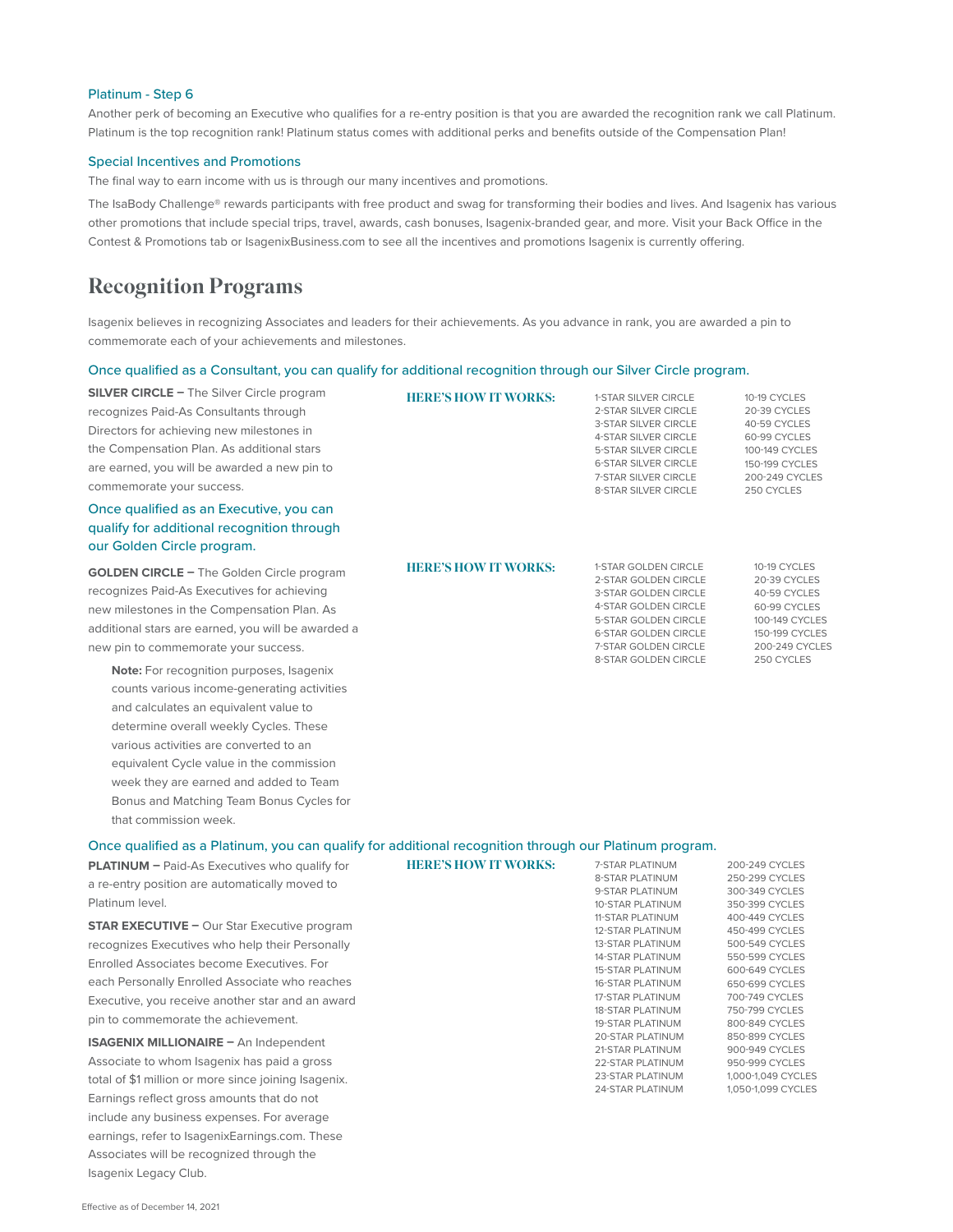# Special Features of the Isagenix Compensation Plan

#### International Markets

Associates in good standing may request approval to participate in markets (outside their home region) where Isagenix is legally registered to operate and is officially open for business. To apply, Associates simply complete and submit an International Sponsorship Application and Agreement along with an Annual Regional Associate Fee, where applicable. This fee is in addition to your Associate application and includes additional services and training in your Associate Support System and personalized website. As an International Sponsor, you become eligible to earn commissions in international regions. Those approved active Paid-As Consultants and above can earn on group volume generated by Associates on their Sales Teams who live outside of their home country. (Restrictions and limitations apply. Refer to IsagenixBusiness.com for additional details.)

#### **FOREIGN EXCHANGE POLICY**

Isagenix develops a Commissions Multiplier based on the source of volume from each country where the Associate is conducting business. The new Commissions Multiplier will be a weighted average that is unique to the amount of volume coming from each country and will be used as the multiplier for their commissions. The new Commissions Multiplier will be calculated and updated each quarter and will apply to any Associate with at least 10 percent or more of their volume originating from outside of their home country.

#### Autoship Program

This is a program of convenience where a preselected order is shipped each month. Autoship orders provide additional savings and convenience to Members.

#### Isagenix 50% Payout Guarantee

Isagenix offers its Associates one of the most distributor-friendly programs with one of the strongest payouts in the network marketing industry. We pay compensation out to the field of 50 percent of the BV we receive on commissionable product purchases over the lifetime of our program. For any pay period in which the payout is less than 50 percent, we escrow the balance in our compensation account to supplement future payouts when necessary. However, to protect the opportunity of all Independent Associates and Isagenix, the company has a cap of 50 percent of the BV that can be paid out.

#### HERE'S HOW IT WORKS:

Each week, the total BV of commissionable product purchases is calculated, and 50 percent of this value is available to be paid out in the Compensation Plan. The company first pays all applicable PIBs. The remaining funds form a pool, which is divided out to all Associates earning Team Bonuses (Cycles) and 10 percent Matching Team Bonuses. **The Cycle value is determined by dividing the remaining pool by the total number of Cycles.**

**Total Remaining Pool Dollars VALUE FOR** 

**Total Number of Cycles Earned**

**= EACH CYCLE**

#### **MegaCycle**

A MegaCycle occurs at the end of any day that a minimum of 100 Cycles has been accumulated since the Associate's (1) enrollment date or (2) last MegaCycle. To provide stability to the Compensation Plan, Isagenix will hold over up to 150,000 GV in the Major Volume Sales Team and all remaining GV in your Minor Volume Sales Team toward earning your next Team Bonus. Any GV above the 150,000 GV from your Major Volume Sales Team is removed.

#### Grace Period

For the purpose of calculating the Team Bonuses, a five-day grace period is added to the prior 30 days requirement in determining active status.

#### Weekly Pay

Weekly pay is a noteworthy feature of the Isagenix Team Compensation Plan. A commission week begins at 12 a.m. Mondays (ET) and runs through 11:59 p.m. (ET) of the following Sunday. The earned compensation is paid to Associates Monday of the following week (effectively one week in arrears).

#### Nonactive Associates

Associates who are not active with 100 PV will not accumulate any GV and will have any holdover volume reset to zero.

#### Consultant Maintenance

If you are active but fail to stay qualified as a Paid-As Consultant, you will hold existing GV and continue to accumulate both additional GV and your own PV that is more than 100.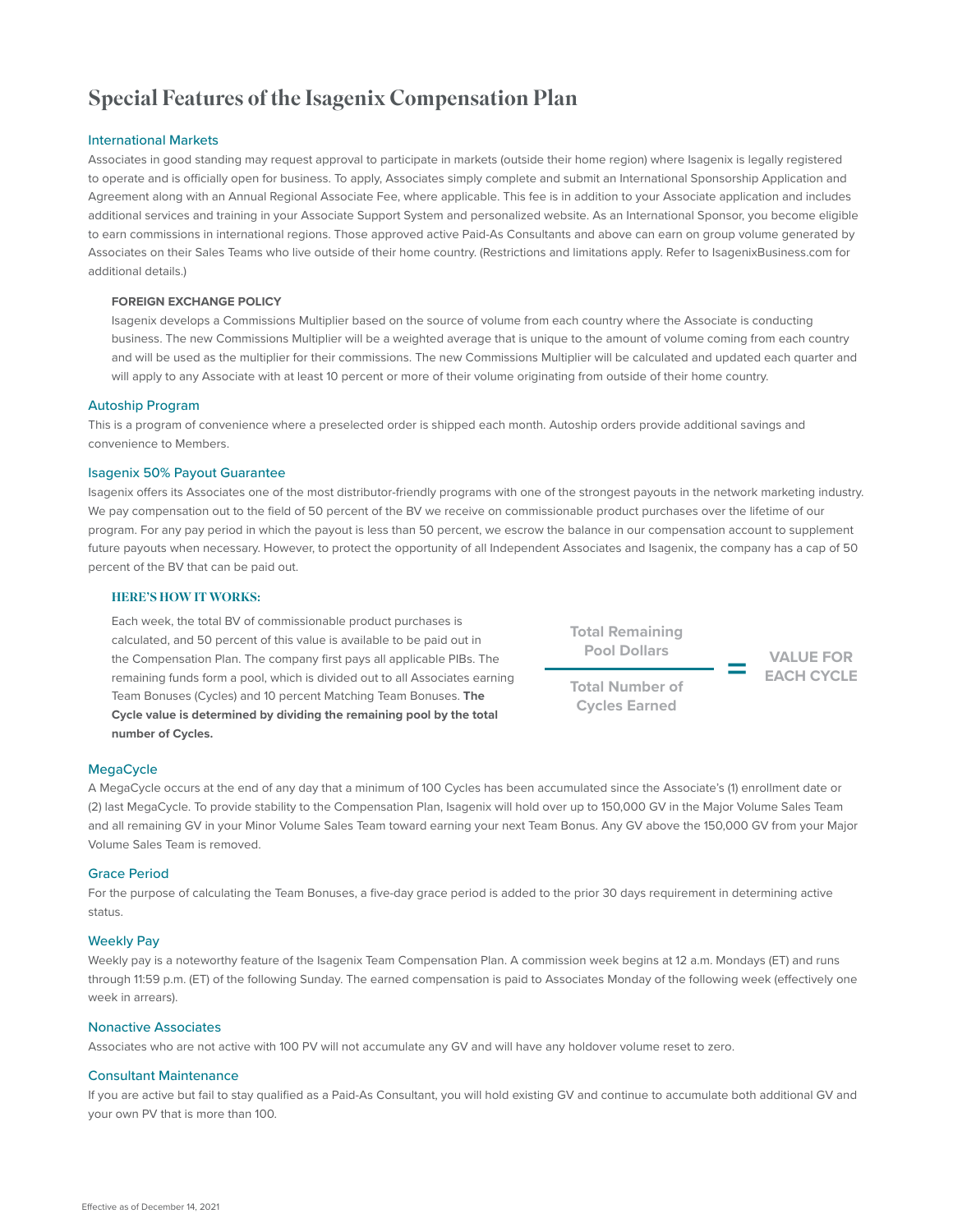# Glossary Of Terms

**ACTIVE –** For purposes of the Compensation Plan, an Associate is considered active on a specific day if he/she has obtained at least 100 PV in the prior 30 days.

**ACTIVE RANK –** Used primarily for promotions and contests. An Associate's active rank is based on their Paid-As rank on any given day in a commission week.

**ASSOCIATE –** An independent contractor who has met and continues to meet the eligibility requirements set forth in the Isagenix Independent Associate Application and Agreement including the Isagenix Policies and Procedures, and the Compensation Plan. Associate is also the first rank of the Compensation Plan. The term "Associate(s)" by itself generally refers to all Associates regardless of rank, unless the context indicates that the rank of Associate is the intended meaning.

**BACK OFFICE –** The online portal through which Associates have access to information and tools to operate their Isagenix businesses.

**ASSOCIATE SUPPORT SYSTEM –** The online support system available to each Isagenix Associate at enrollment. It includes an Isagenix Associate website where an Associate's Retail Direct Customers may purchase Isagenix products at the retail price and where an Associate may enroll new Customers and Associates. It also includes access to the Back Office and training materials.

**AUTOSHIP –** An optional program of convenience permitting preselected, preauthorized orders to be automatically shipped on a selected date each month. The Autoship program provides additional savings and convenience to Members who elect to participate.

**BUSINESS-BUILDING ACTIVITY –** Enrolling a new Customer or Associate, receiving a compensation payment, advancing in rank, or participating in or completing other business-related activities as may be designated by Isagenix.

**BUSINESS CENTER –** A Position on the Team Placement Tree that is eligible to generate income. It tracks placement and the group volume of Sales Teams.

**BUSINESS VOLUME (BV) –** A point value assigned to each Commissionable Product.

**COMMISSION WEEK –** From 12 a.m. (ET) Monday to the following Sunday night at 11:59 p.m. (ET).

**COMMISSIONABLE PRODUCT –** Consumable Isagenix products that have a point value assigned to them as a means for calculating commissions and bonuses payable to Associates.

**COMPENSATION –** The commissions, bonuses, and other consideration received by an Associate under the Compensation Plan or through other incentives or promotions implemented by Isagenix for the sale of products. Compensation is calculated daily and paid weekly, one week in arrears.

**CONSULTANT –** The second rank of the Compensation Plan.

**CRYSTAL MANAGER -** When a Member has two personally enrolled Consultants within 60 days of becoming an Associate. Also referred to as "You Share, They Share."

**CRYSTAL DIRECTOR -** When a Member has six personally enrolled Consultants within 120 days of becoming an Associate. Also referred to as "You Share, They Share, Repeat."

**CRYSTAL EXECUTIVE -** When a Member has 10 personally enrolled Consultants (five on the right team, five on the left team) within 180 days of becoming an Associate. Also referred to as "You Share, They Share, Repeat."

**CYCLE –** See Team Bonus.

**DAY –** From midnight to 11:59 p.m. (ET).

**DIRECTOR –** The fourth rank of the Compensation Plan.

**ENROLLING SPONSOR –** The person who is credited for personally enrolling an Associate or Customer.

**EXCESS VOLUME –** PV over the 100 used in the prior 30 days to meet the active requirement will be accumulated in an Associate's Minor Volume Sales Team at the time the Associate places an order.

**EXECUTIVE –** The fourth rank of the Compensation Plan.

**EXECUTIVE MATCHING TEAM BONUS –** A bonus of 10 percent of the weekly Team Bonuses of an active Paid-As Executive's Personally Enrolled Paid-As Consultants and above. The bonus is limited to no more than 25 Cycles per Personally Enrolled Paid-As Consultant and a maximum of 250 matching Team Cycles per week.

**GRACE PERIOD –** A five-day grace period is added to 30 days in determining active status, totaling 35 days.

**GROUP VOLUME (GV) –** The total BV that accumulates in an Associate's Left and Right Sales Teams combined.

**HOLDOVER VOLUME –** Unpaid GV in each of an Associates, two Sales Teams that can accumulate toward the next earned Team Bonus.

**HOME REGION - The Isagenix region that includes the country or** territory where the Associate resides at the time of enrollment. An Associate may enroll new Members in the Associate's home region without applying for or receiving approval as an International Sponsor.

**INTERNATIONAL SPONSOR –** An Associate who has been approved to enroll Associates and Customers in Regions other than the enrolling Associate's home region and may qualify to earn compensation for product sales in such other region(s).

#### **INTERNATIONAL SPONSORSHIP APPLICATION AND**

**AGREEMENT –** The application and agreement that an Associate must properly complete, execute, and submit to Isagenix as one of the prerequisites to becoming an International Sponsor.

**LEADERSHIP POOLS -** A promotion available from time to time for Paid-As Directors through Executives (including Platinum members) in certain markets at the discretion of Isagenix. Generally speaking, Associates must reach and maintain the rank of Paid-As Director or above and increase their personal Cycles and/or Cycles of their Personally Enrolled Associates to earn shares in the monthly Leadership Pools. (See IsagenixBusiness.com, or contact Isagenix for further details.)

Isagenix reserves the right to modify, amend, or discontinue the Compensation Plan, or any part of it, at any time.